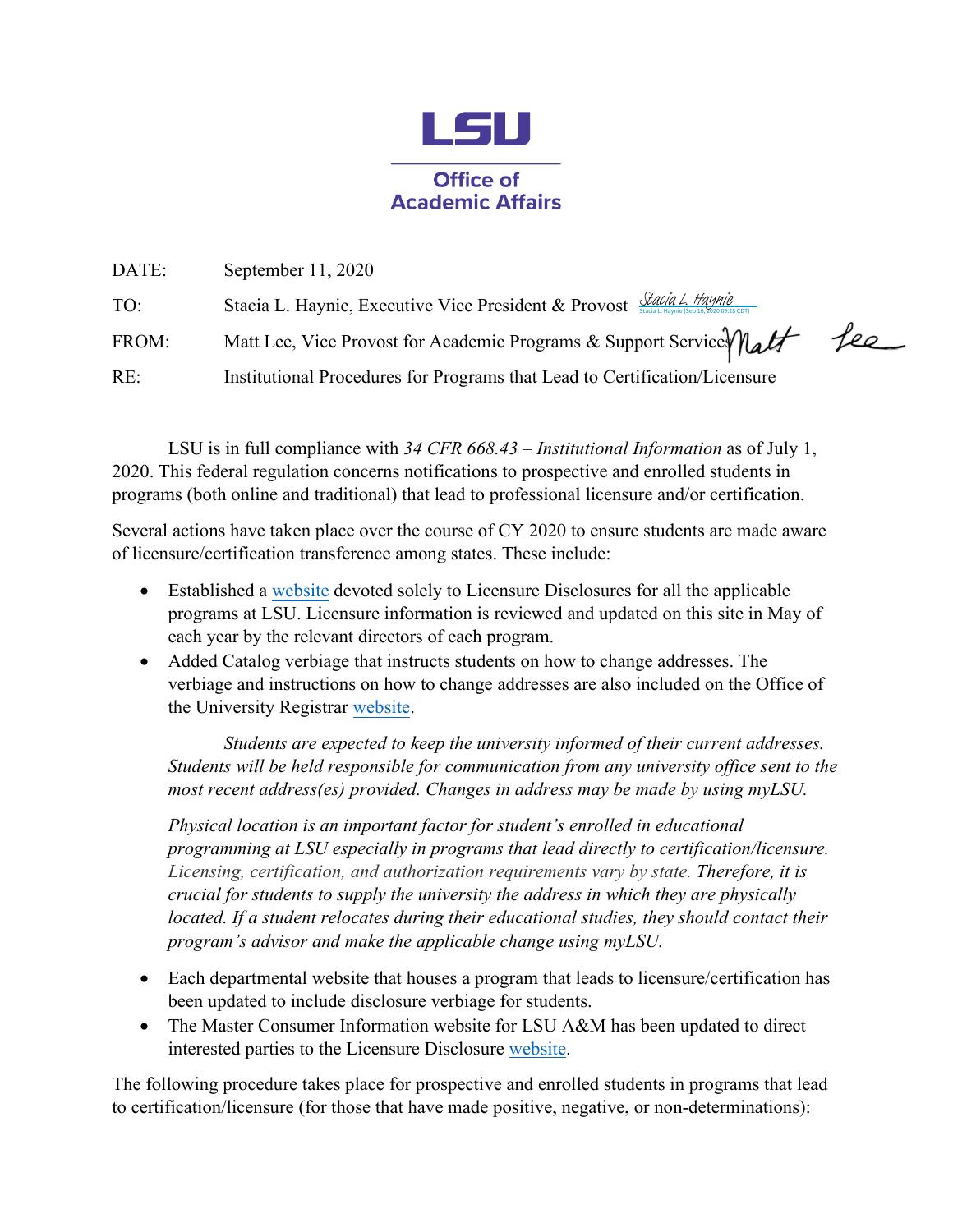## **Direct Disclosures**

- Before each term starts, each applicable program will send a generalized document stating the positive, negative, or non-determinations to each prospective and current student interested or currently enrolled in the respective program. This generalized document includes the Licensure Disclosur[e page](https://www.lsu.edu/academicaffairs/licensuredisclosure/licensuredisclosures.php) that directs students to the respective program and disclosure statements along with contact information for further questions.
- Although program directors will be alerted by the student when a change in physical location occurs, program directors will provide the general notification to all entering students as they admit them into their respective program regardless of where they live.
- For programs in senior colleges, students go through an additional formal application process to be officially admitted into the major. Each senior college informs the student of their admission acceptance. During this time (during the formal application process), program directors will send the direct disclosure via email to prospective and admitted students.
- For programs that are in direct admit colleges (Agriculture, Art & Design & Music  $\&$ Dramatic Arts), program directors will send direct disclosures via email to prospective students when they are notified of acceptance into the program.
- If a program changes its determination, all current students will be notified of this change within 14 calendar days.
- If a student changes their physical location during the course of enrollment, the program director/advisor of the applicable program will advise the student to review the disclosure statement within the departmental website again. This verbiage details whether the state the student is located in accepts the curriculum requirements of the current program or if there is no determination. Students are responsible for changing their address in myLSU and for notifying their program's advisor/director.